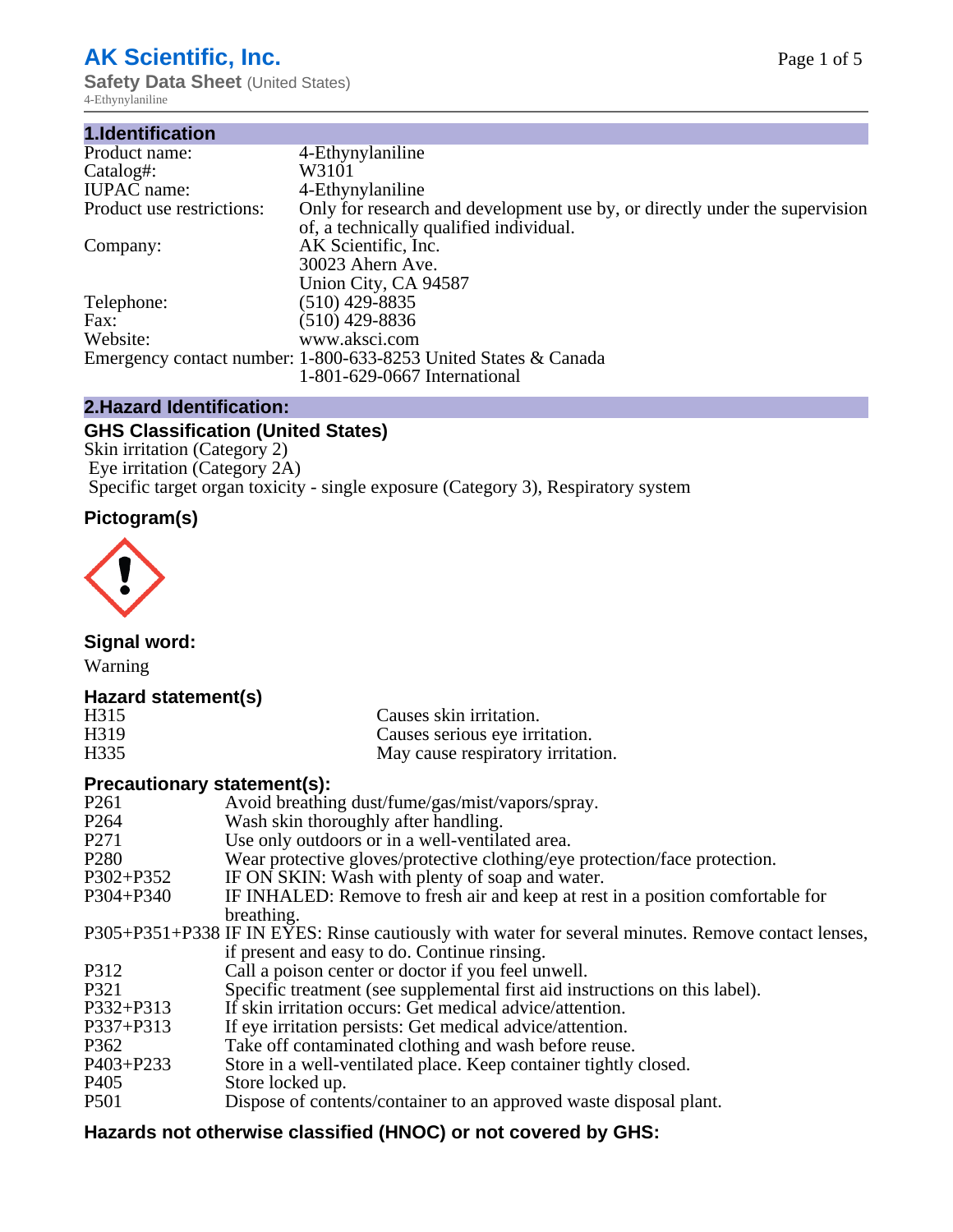#### None

## **3.Composition/Information on Ingredients**

Synonyms: 1-Amino-4-ethynylbenzene, P-APAC CAS#: 14235-81-5 Purity: 98% (GC) EC: Not available.

## **4. First Aid Measures**

**General Information:** Immediately remove any clothing contaminated by the product. Move out of dangerous area. Consult a physician and show this safety data sheet.

**Inhalation:** Move person to fresh air. If not breathing, give artificial respiration. If breathing is difficult, give oxygen. Obtain medical aid.

**Skin contact:** Immediately flush skin with running water for at least 15 minutes while removing contaminated clothing and shoes. Wash clothing before reuse. Obtain medical aid immediately. **Eye contact:** Immediately flush open eyes with running water for at least 15 minutes. Obtain medical aid immediately.

**Ingestion:** Do NOT induce vomiting without medical advice. Rinse mouth with water. Never administer anything by mouth to an unconscious person. Obtain medical aid immediately.

**Most important symptoms and effects, both acute and delayed:** No further information available. Please see sections 2 and 11.

**Indication of any immediate medical attention and special treatment needed:** No further information available.

# **5. Fire Fighting Measures**

**Suitable extinguishing media:** Use water spray, dry chemical, carbon dioxide, or chemical foam. **Specific hazards arising from the chemical:** Carbon oxides, Nitrogen oxides.

**Advice for firefighters:** As in any fire, wear a NIOSH-approved or equivalent, pressure-demand, self-contained breathing apparatus and full protective gear. During a fire, irritating and highly toxic gases may be generated by thermal decomposition or combustion.

# **6. Accidental Release Measures**

**Personal precautions, protective equipment and emergency procedures:** Wear protective equipment and keep unprotected personnel away. Ensure adequate ventilation. Remove all sources of ignition. Prevent further leak or spill if safe to do so. For personal protective equipment, please refer to section 8.

**Environmental precautions:** Do not let product enter drains, other waterways, or soil.

**Methods and materials for containment and cleaning up:** Prevent further leak or spill if safe to do so. Vacuum, sweep up, or absorb with inert material and place into a suitable disposal container. Consult local regulations for disposal. See section 13 for further disposal information.

# **7. Handling and Storage**

**Precautions for safe handling:** Avoid contact with skin, eyes, and personal clothing. Wash hands thoroughly after handling. Avoid breathing fumes. Use only with adequate ventilation. Wear suitable protective clothing, gloves, and eye/face protection. Keep away from sources of ignition. Minimize dust generation and accumulation. Keep container tightly closed. Open and handle container with care. Do not eat, drink, or smoke while handling.

**Conditions for safe storage, including any incompatibilities:** Store in a tightly-closed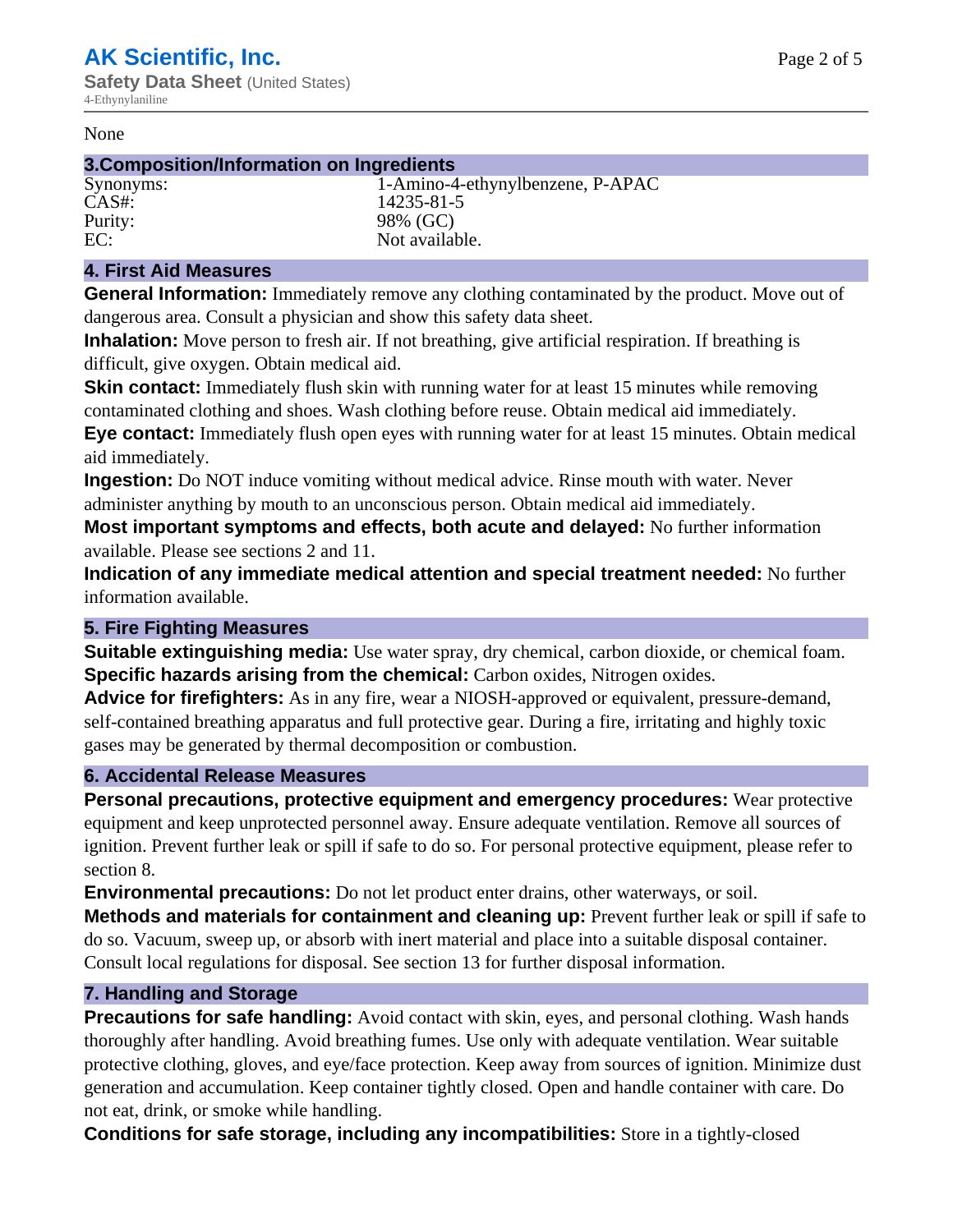container when not in use. Store in a cool, dry, well-ventilated area away from incompatible substances. Keep away from sources of ignition. ,Store long-term at 2-8°C.

## **8. Exposure Controls/Personal Protection**

#### **Exposure limits:**

| <b>OSHA PEL:</b>  | Not available. |
|-------------------|----------------|
| NIOSH REL:        | Not available. |
| <b>ACGIH TLV:</b> | Not available. |

**Appropriate engineering controls:** Avoid contact with skin, eyes, and clothing. Wash hands before breaks and immediately after handling the product. Facilities storing or utilizing this material should be equipped with an eyewash fountain. Use adequate general and local exhaust ventilation to keep airborne concentrations low.

#### **Personal protection**

| Eyes:        | Based on an evaluation of the eye or face hazards present, wear chemical splash-resistant<br>safety glasses or goggles with side protection. A face shield may be appropriate in some |  |  |
|--------------|---------------------------------------------------------------------------------------------------------------------------------------------------------------------------------------|--|--|
|              | workplaces. Use eyewear tested and approved under appropriate government standards<br>such as OSHA 29 CFR 1910.133 or EU EN166.                                                       |  |  |
| Hands:       | Wear gloves selected based on an evaluation of the possible hazards to hands and skin,                                                                                                |  |  |
|              | the duration of use, the physical conditions of the workplace, and the chemical resistance                                                                                            |  |  |
|              | and physical properties of the glove material.                                                                                                                                        |  |  |
|              | Skin and body: Protective clothing must be selected based on the hazards present in the workplace, the                                                                                |  |  |
|              | physical environment, the duration of exposure, and other factors. No fabric can provide                                                                                              |  |  |
|              | protection against all potential hazards; therefore it is important to select the appropriate                                                                                         |  |  |
|              | protective clothing for each specific hazard. At the minimum, wear a laboratory coat and                                                                                              |  |  |
|              | close-toed footwear.                                                                                                                                                                  |  |  |
| Respiratory: | Respirators are not a substitute for accepted engineering control measures such as<br>enclosure or confinement of the operation, general and local ventilation, and substitution      |  |  |
|              | of less toxic materials. When respiratory personal protective equipment is appropriate                                                                                                |  |  |
|              | based on an assessment of respiratory hazards in the workplace, use a NIOSH- or                                                                                                       |  |  |
|              | CEN-certified respirator.                                                                                                                                                             |  |  |

| Yellow to orange powder |
|-------------------------|
| C8H7N                   |
| 117.15                  |
| Not available.          |
| Not available.          |
| Not available.          |
| 98-103 $^{\circ}$ C     |
| Not available.          |
| Not available.          |
| Please see section 2.   |
| Not available.          |
| Not available.          |
| Not available.          |
| Not available.          |
| Not available.          |
| Not available.          |
| Not available.          |
| Not available.          |
| Not available.          |
| Not available.          |
|                         |

#### **10. Stability and Reactivity**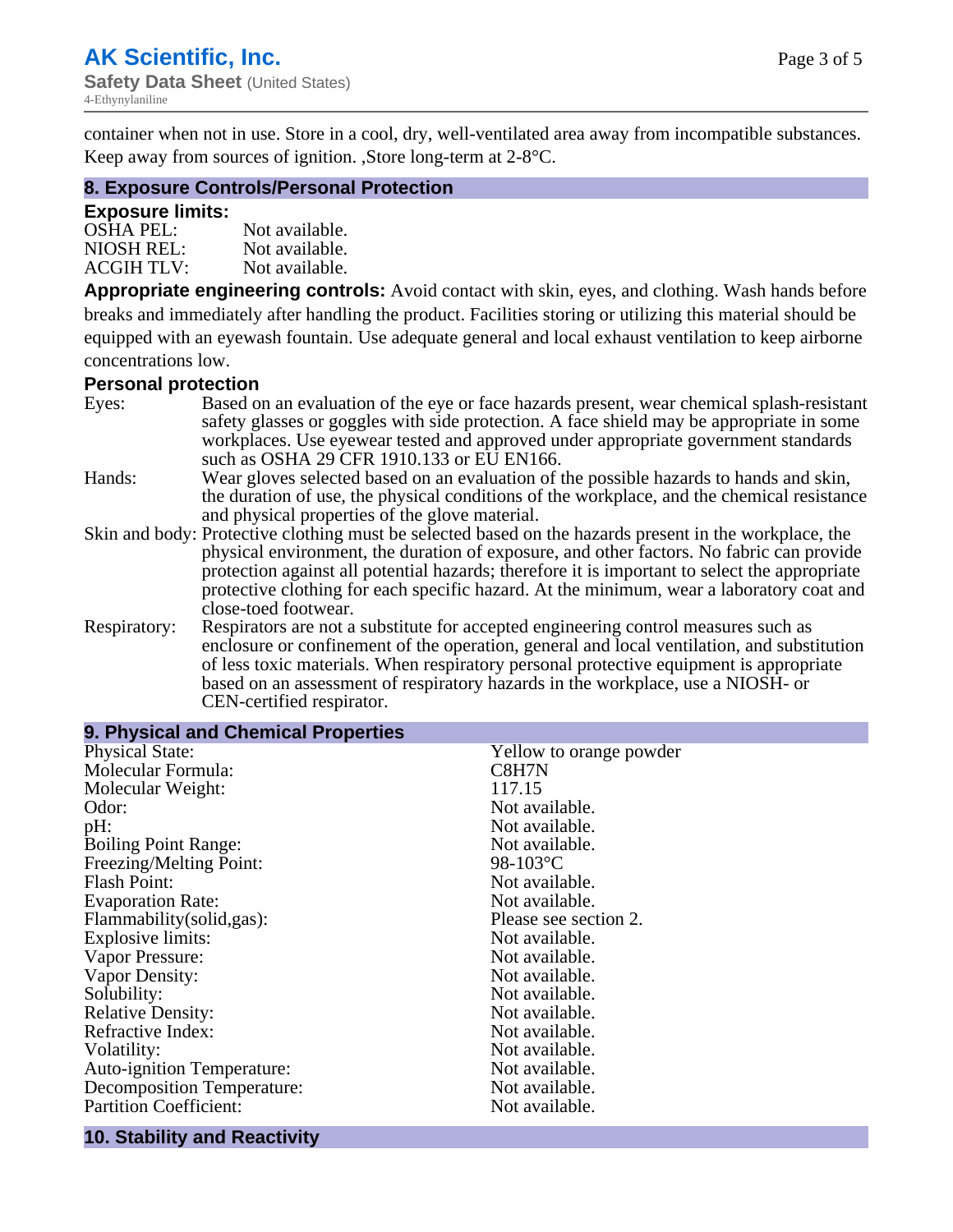| Reactivity:                         | Not available.                                       |
|-------------------------------------|------------------------------------------------------|
| Chemical stability:                 | Stable under recommended temperatures and pressures. |
| Possibility of hazardous reactions: | Not available.                                       |
| Conditions to avoid:                | Dust generation.                                     |
| Incompatible materials:             | Strong oxidizing agents.                             |
| Hazardous decomposition products:   | Carbon oxides, Nitrogen oxides.                      |
|                                     |                                                      |

## **11. Toxicological Information**

| RTECS#                                         | Not available.                                      |
|------------------------------------------------|-----------------------------------------------------|
| Acute toxicity:                                | Not available.                                      |
| Routes of exposure:                            | Inhalation, eye contact, skin contact, ingestion.   |
| Symptoms related to the physical, chemical and | Skin contact may result in inflammation             |
| toxicological characteristics:                 | characterized by itching, scaling, reddening,       |
|                                                | blistering, pain or dryness. Eye contact may result |
|                                                | in redness, pain or severe eye damage. Inhalation   |
|                                                | may cause irritation of the lungs and respiratory   |
|                                                | system. Overexposure may result in serious illness  |

or death.

## **Carcinogenicity**

| IARC: | Not classified.                                                                                       |
|-------|-------------------------------------------------------------------------------------------------------|
| NTP:  | Not listed.                                                                                           |
| OSHA: | Not listed.                                                                                           |
|       | Acute toxic effects: Inflammation of the eye is characterized by redness, watering, and itching. Skin |
|       | inflammation is characterized by itching, scaling, reddening, or, occasionally,                       |
|       | blistering.                                                                                           |

| <b>12. Ecological Information</b> |                |
|-----------------------------------|----------------|
| Ecotoxicity:                      | Not available. |
| Persistence and degradability:    | Not available. |
| Bioaccumulative potential:        | Not available. |
| Mobility in soil:                 | Not available. |
| Other adverse effects:            | Not available. |

## **13. Disposal Considerations**

Disposal of waste: Chemical waste generators must determine whether a discarded chemical is classified as hazardous waste. US EPA guidelines for the classification determination are listed in 40 CFR 261.3. Additionally, waste generators must consult state and local hazardous waste regulations to ensure complete and accurate classification. Observe all federal, state and local regulations when disposing of the substance.

Disposal of packaging: Do not reuse containers. Dispose of as unused product.

| <b>14. Transportation Information</b> |                |
|---------------------------------------|----------------|
| <b>DOT (United States)</b>            |                |
| UN number:                            | Not hazmat     |
| Proper shipping name:                 | Not available. |
| Transport hazard class:               | Not available. |
| Packing group:                        | Not available. |
| <b>IATA</b>                           |                |
| <b>UN Number:</b>                     | Not DG         |
| Proper shipping name:                 | Not available. |
| Transport hazard class:               | Not available. |
| Packing group:                        | Not available. |